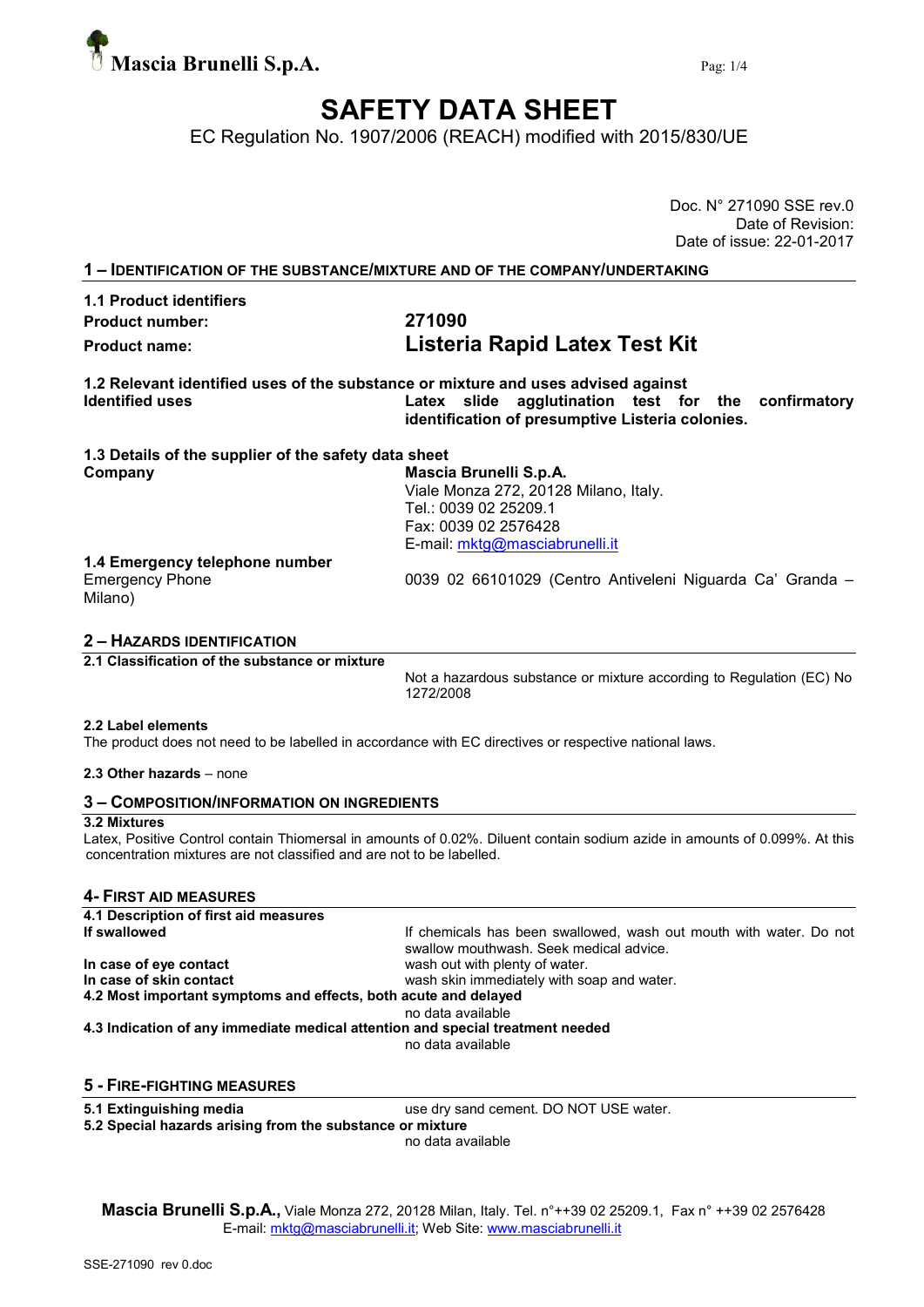

This material will not significantly contribute to the intensity of a fire. Use extinguishing material suitable to the surrounding fire. Utilize proper personal protective equipment when responding to any fire. Incipient fire responders should wear eye protection. Structural firefighters must wear Self-Contained Breathing Apparatus and full protective equipment. Move containers from fire area if it can be done without risk to personnel.

| <b>6- ACCIDENTAL RELEASE MEASURES</b>                                   |                                         |                                                                            |                |
|-------------------------------------------------------------------------|-----------------------------------------|----------------------------------------------------------------------------|----------------|
| 6.1 Personal precautions, protective equipment and emergency procedures |                                         |                                                                            |                |
|                                                                         |                                         | Use personal protective equipment, lab coat and gloves                     |                |
| <b>6.2 Environmental precautions</b>                                    |                                         | Given the way dispensation there is no possibility of accidental spillage  |                |
|                                                                         |                                         | in sufficient quantity to be dangerous. In any case avoid release to the   |                |
|                                                                         | environment.                            |                                                                            |                |
| 6.3 Methods and material for containment and cleaning up                |                                         |                                                                            |                |
|                                                                         |                                         | Absorb with dry earth, sand or other non combustible material. Properly    |                |
|                                                                         |                                         | disinfect any spills. Test specimens require decontamination with beach    |                |
|                                                                         |                                         | solution or appropriate germicide prior to pick up.                        |                |
| 6.4 Reference to other sections                                         | For disposal see section 13.            |                                                                            |                |
| 7 - HANDLING AND STORAGE                                                |                                         |                                                                            |                |
| 7.1 Precautions for safe handling                                       |                                         | For in vitro diagnostic use. Read the instructions for Use. Always follow  |                |
|                                                                         |                                         | Good Laboratory Practice when using this product. Avoid contact with       |                |
|                                                                         | eyes, skin and clothing.                |                                                                            |                |
| 7.2 Conditions for safe storage, including any incompatibilities        |                                         |                                                                            |                |
|                                                                         |                                         | Store at 2°C / 8°C. Keep all containers tightly closed until ready to use. |                |
|                                                                         |                                         | Under these conditions reagents will retain the activity until the expiry  |                |
|                                                                         |                                         | date shown on the label on outer carton.                                   |                |
| 7.3 Specific end use(s)                                                 | stipulated                              | Apart from the uses mentioned in section 1.2 no other specific uses are    |                |
| 8- EXPOSURE CONTROLS - PERSONAL PROTECTION                              |                                         |                                                                            |                |
| 8.1 Control parameters                                                  |                                         | Any specific protection and prevention measures should not be taken        |                |
|                                                                         | during use of the product.              |                                                                            |                |
| <b>Components with workplace control parameters</b>                     |                                         |                                                                            |                |
|                                                                         | No information available                |                                                                            |                |
| 8.2 Exposure controls                                                   |                                         |                                                                            |                |
| Personal protective equipment                                           |                                         |                                                                            |                |
| <b>Eye/face protection</b>                                              | Use safety glasses.                     |                                                                            |                |
| <b>Skin protection</b>                                                  |                                         | Handle with gloves. Use with a lab coat.                                   |                |
| <b>Body Protection</b>                                                  |                                         | The type of protective equipment must be selected according to the         |                |
|                                                                         |                                         | concentration and amount of the dangerous substance at the specific        |                |
|                                                                         | workplace.                              |                                                                            |                |
| <b>Respiratory protection</b>                                           | Respiratory protection is not required. |                                                                            |                |
| 9 - PHYSICAL AND CHEMICAL PROPERTIES                                    |                                         |                                                                            |                |
| 9.1 Information on basic physical and chemical properties               |                                         |                                                                            |                |
|                                                                         | Latex                                   | <b>Positive Control</b>                                                    | <b>Diluent</b> |

| Milky white aqueous | Clear/off white<br>suspension | Clear solution |
|---------------------|-------------------------------|----------------|
| no data available   |                               |                |
| no data available   |                               |                |
| no data available   |                               |                |
| no data available   |                               |                |
| no data available   |                               |                |
| no data available   |                               |                |
| no data available   |                               |                |
| no data available   |                               |                |
| no data available   |                               |                |
| no data available   |                               |                |
| no data available   |                               |                |
| no data available   |                               |                |
| no data available   |                               |                |
|                     |                               |                |

Mascia Brunelli S.p.A., Viale Monza 272, 20128 Milan, Italy. Tel. n°++39 02 25209.1, Fax n° ++39 02 2576428 E-mail: mktg@masciabrunelli.it; Web Site: www.masciabrunelli.it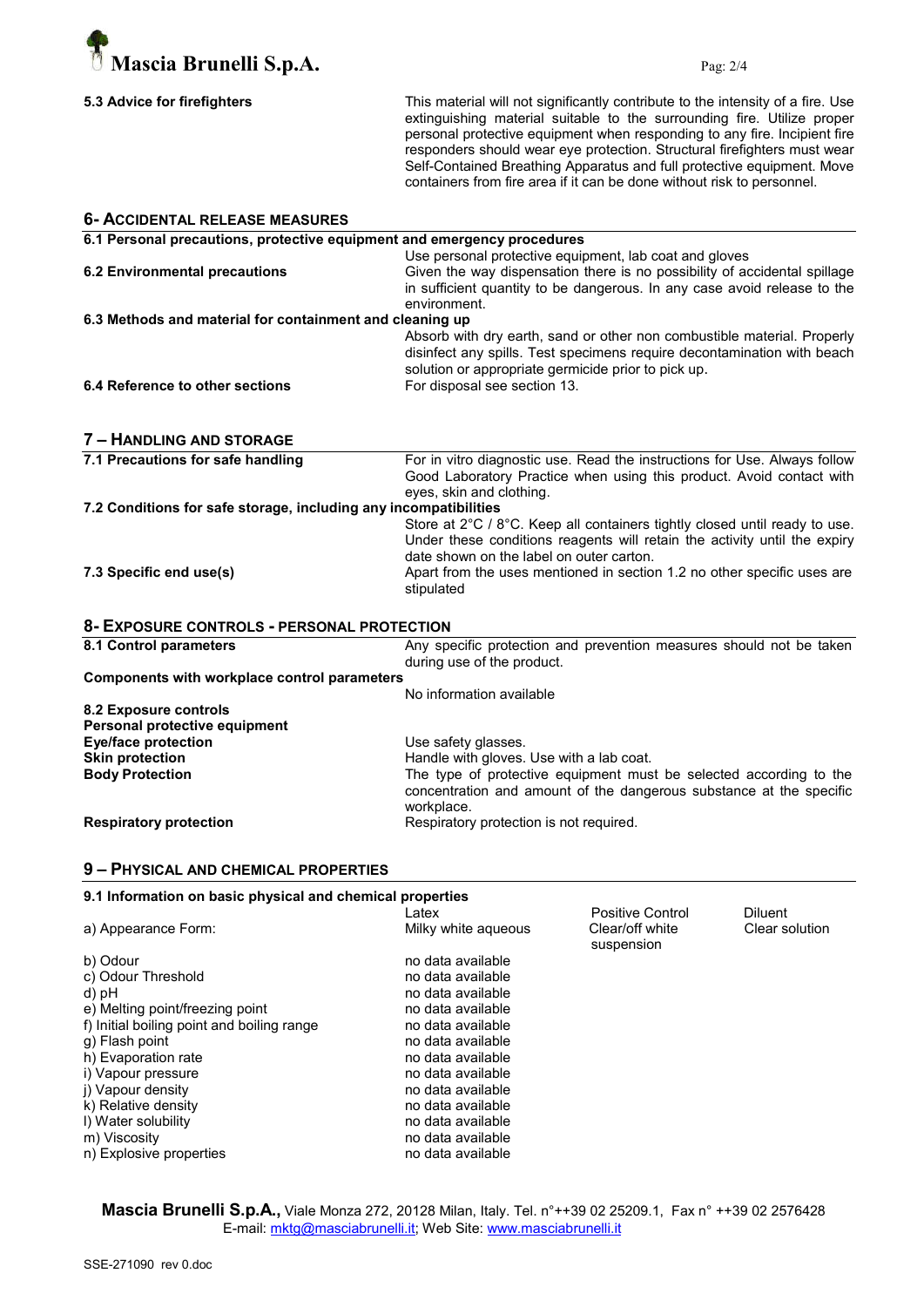

| o) Oxidizing properties                                    | no data available                                                                                           |
|------------------------------------------------------------|-------------------------------------------------------------------------------------------------------------|
| 9.2 Other safety information                               | no data available                                                                                           |
| <b>10 - STABILITY AND REACTIVITY</b>                       |                                                                                                             |
| 10.1 Reactivity                                            | No known hazardous reactivity                                                                               |
| 10.2 Chemical stability                                    | Stable under recommended storage conditions.                                                                |
|                                                            |                                                                                                             |
| 10.3 Possibility of hazardous reactions                    | no data available                                                                                           |
| 10.4 Conditions to avoid                                   | avoid contact with lead or copper plumbing.                                                                 |
| 10.5 Incompatible materials                                | no data available.                                                                                          |
| 10.6 Hazardous decomposition products                      | no known hazardous decomposition products                                                                   |
| 11 - TOXICOLOGICAL INFORMATION                             |                                                                                                             |
| 11.1 Information on toxicological effects                  |                                                                                                             |
| <b>Acute toxicity</b>                                      | Product does not present an acute toxicity hazard based on known or                                         |
|                                                            | supplied information                                                                                        |
|                                                            |                                                                                                             |
| <b>Skin corrosion/irritation</b>                           | Possibility of allergic sensitization should be considered.                                                 |
| Serious eye damage/irritation                              | No data available.                                                                                          |
| Respiratory or skin sensitisation                          | No data available.                                                                                          |
| Germ cell mutagenicity                                     | No data available.                                                                                          |
| Carcinogenicity                                            | No data available.                                                                                          |
| <b>Reproductive toxicity</b>                               | No data available.                                                                                          |
|                                                            |                                                                                                             |
| Summary of evaluation of the CMR properties                | No data available.                                                                                          |
| <b>STOT-single exposure</b>                                | No data available.                                                                                          |
| <b>STOT-repeated exposure</b>                              | No data available.                                                                                          |
| <b>Aspiration hazard</b>                                   | No data available                                                                                           |
| <b>12 - ECOLOGICAL INFORMATION</b>                         |                                                                                                             |
|                                                            |                                                                                                             |
| 12.1 Toxicity                                              | no data available                                                                                           |
| 12.2 Persistence and degradability                         | no data available                                                                                           |
| 12.3 Bio accumulative potential                            | no data available                                                                                           |
| 12.4 Mobility in soil                                      | no data available                                                                                           |
| 12.5 Results of PBT and vPvB assessment                    | no data available                                                                                           |
| 12.6 Other adverse effects                                 | no data available                                                                                           |
|                                                            |                                                                                                             |
| <b>13 - DISPOSAL CONSIDERATIONS</b>                        |                                                                                                             |
| 13.1 Waste treatment methods                               |                                                                                                             |
| <b>Product</b>                                             | Waste must be disposed of in accordance with federal, state and local<br>environmental control regulations. |
| <b>Contaminated packaging</b>                              | Do not remove labels from containers for disposal or recycling. Observe                                     |
|                                                            | all the attention and precautions listed for the product.                                                   |
| <b>14 - TRANSPORT INFORMATION</b>                          |                                                                                                             |
| The product is considered non dangerous for transportation |                                                                                                             |
| 14.1 UN number                                             | ADR/RID: - IMDG: - IATA: -                                                                                  |
| 14.2 UN proper shipping name                               | ADR/RID: Not dangerous goods                                                                                |
|                                                            | Not dangerous goods<br>IMDG:                                                                                |
|                                                            | IATA:                                                                                                       |
|                                                            | Not dangerous goods                                                                                         |
| 14.3 Transport hazard class(es)                            | ADR/RID: - IMDG: - IATA: -                                                                                  |
| 14.4 Packaging group                                       | ADR/RID: - IMDG: - IATA: -                                                                                  |
| <b>14.5 Environmental hazards</b>                          | ADR/RID: no IMDG Marine pollutant: no IATA: no                                                              |
| 14.6 Special precautions for user                          | no data available                                                                                           |
| <b>15 - REGULATORY INFORMATION</b>                         |                                                                                                             |
|                                                            | 15.1 Safety, hoalth and environmental requistions/legislation specific for the substance or mixture         |

15.1 Safety, health and environmental regulations/legislation specific for the substance or mixture

This product does not require special labelling, in accordance with the appropriate EC directives. These products are used for in vitro

Mascia Brunelli S.p.A., Viale Monza 272, 20128 Milan, Italy. Tel. n°++39 02 25209.1, Fax n° ++39 02 2576428 E-mail: mktg@masciabrunelli.it; Web Site: www.masciabrunelli.it